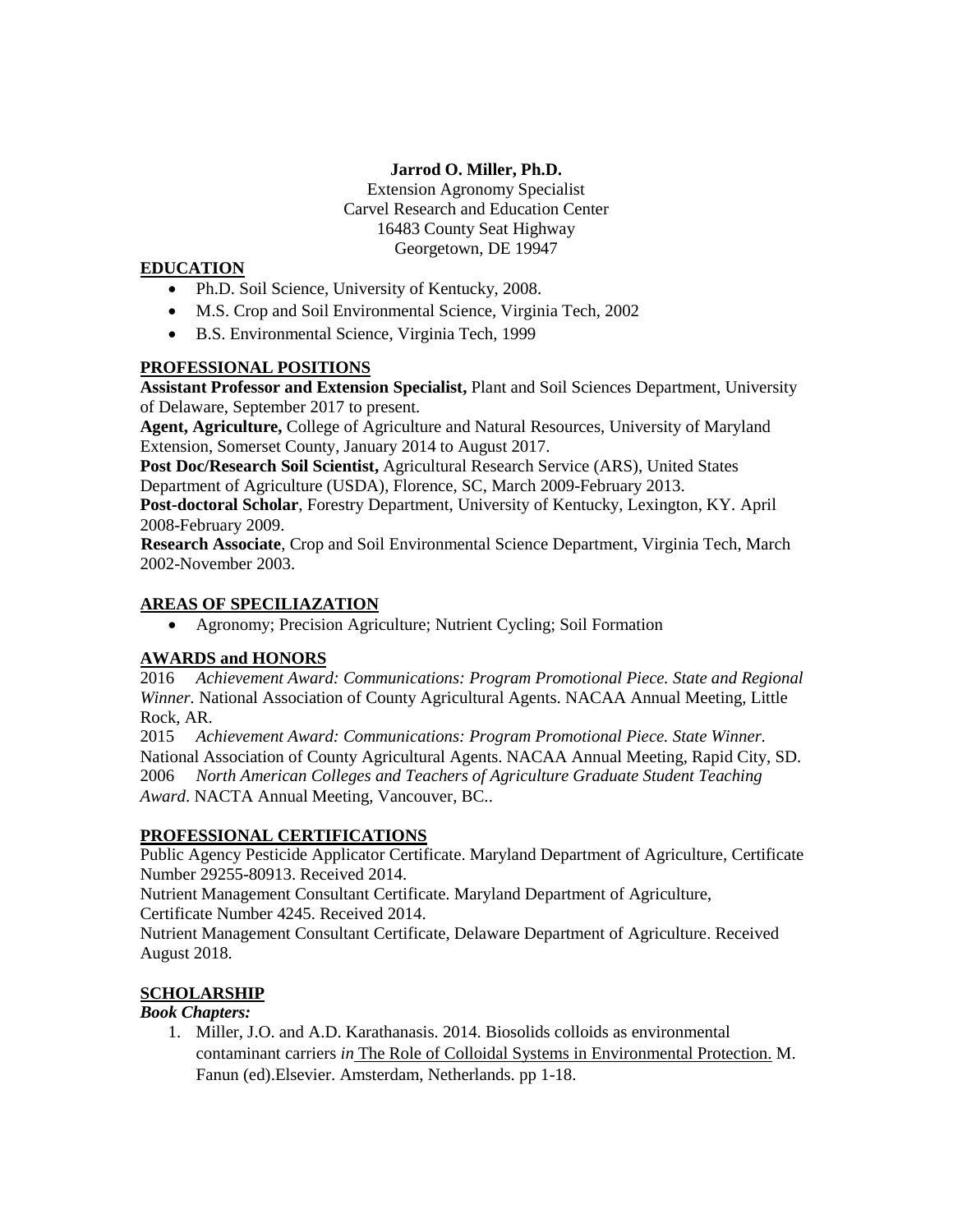*2.* Karathanasis, A.D. and J.O. Miller. 2011. Colloid-associated transport and metal speciation at reclaimed mine sites following biosolid application *in* Dynamics and Availability of Heavy Metals in the Root Zone. H. M. Selim (ed). CRC Press. Boca Raton, FL. pp 129-146.

### *Journal Articles:*

See Google Scholar:<https://scholar.google.com/citations?user=ffsp2-UAAAAJ&hl=en>

### *Extension Factsheets:*

- 1. Miller, J.O. 2017. Manure to Energy Byproducts Can be Used As Nutrient Sources. UME University of Maryland, College Park, 4pp.
- 2. Miller, J.O., J. Adkins and K. Tully. 2017. Providing Aerial Images Through UAVs. UME University of Maryland, College Park, 5pp.
- 3. Miller, J.O. and C.T Yohn. 2017. Precision Soil Sampling: Grid and Zone. Fact Sheet 1046. UME University of Maryland, College Park, 8pp.
- 4. Miller, J.O. 2016. Soil pH Affects Nutrient Availability. Fact Sheet 1054. UME University of Maryland, College Park, 5pp.
- 5. Miller, J.O. 2016. Why All Extension Agents Should Consider Attending the PILD Conference. *The County Agent*. The National Association of County Agricultural Agents. Vol LXXVII (2). June 2016. Maroa, IL.
- 6. Poole, T.E. and J.O. Miller. 2016. Organic Matter is an Essential Component of Soils. Fact Sheet 1045.UME University of Maryland, College Park, 4 pp.
- 7. Miller, J.O. and J. Moyle. 2014. Manure as a Natural Resource: Alternative Management Opportunities. Extension Bulletin 420. UME University of Maryland, College Park, 8 pp

## *Recent Extension Articles:*

- 1. Miller, J.O. 2018. Growing Degree Days (GDD) and Rainfall. University of Delaware Weekly Crop Update. *This article is updated weekly through multiple editions*: 26 (10- 21).
- 2. Miller, J.O. 2018. Scouting and Estimating Corn Yields. University of Delaware Weekly Crop Update. 26(21).
- 3. Miller, J.O. 2018. Pesticide Drift and Temperature Inversions. University of Delaware Weekly Crop Update. 26(16).
- 4. Miller, J.O., C. Whaley, P. Sylvester. 2018. Corn Reproduction and High Temperatures. University of Delaware Weekly Crop Update. 26(15).
- 5. Miller, J.O. and A.L. Shober. 2018. Checking mid-season nutrient uptake. University of Delaware Weekly Crop Update. 26 (14).
- 6. Miller, J.O. and A.L. Shober. 2018. What is denitrification and why should you care? University of Delaware Weekly Crop Update. 26 (11).
- 7. Shober, A.L., S. Riggi, J.O. Miller, P. Sylvester, and K. Gartley. 2018. Tackling the nitrogen dilemma in corn. University of Delaware Weekly Crop Update. 26 (11).
- 8. Miller, J.O., C. Whaley, A.L. Shober, P. Sylvester, and R. Taylor. 2018. Sulfur deficiency on field corn. University of Delaware Weekly Crop Update. 26 (10).
- 9. Shober, A.L., S. Riggi, G. Toor, R. Kratochvil, and J.O. Miller. 2018. Heavy rainfall is making nitrogen management a challenge. University of Delaware Weekly Crop Update. 26 (10).